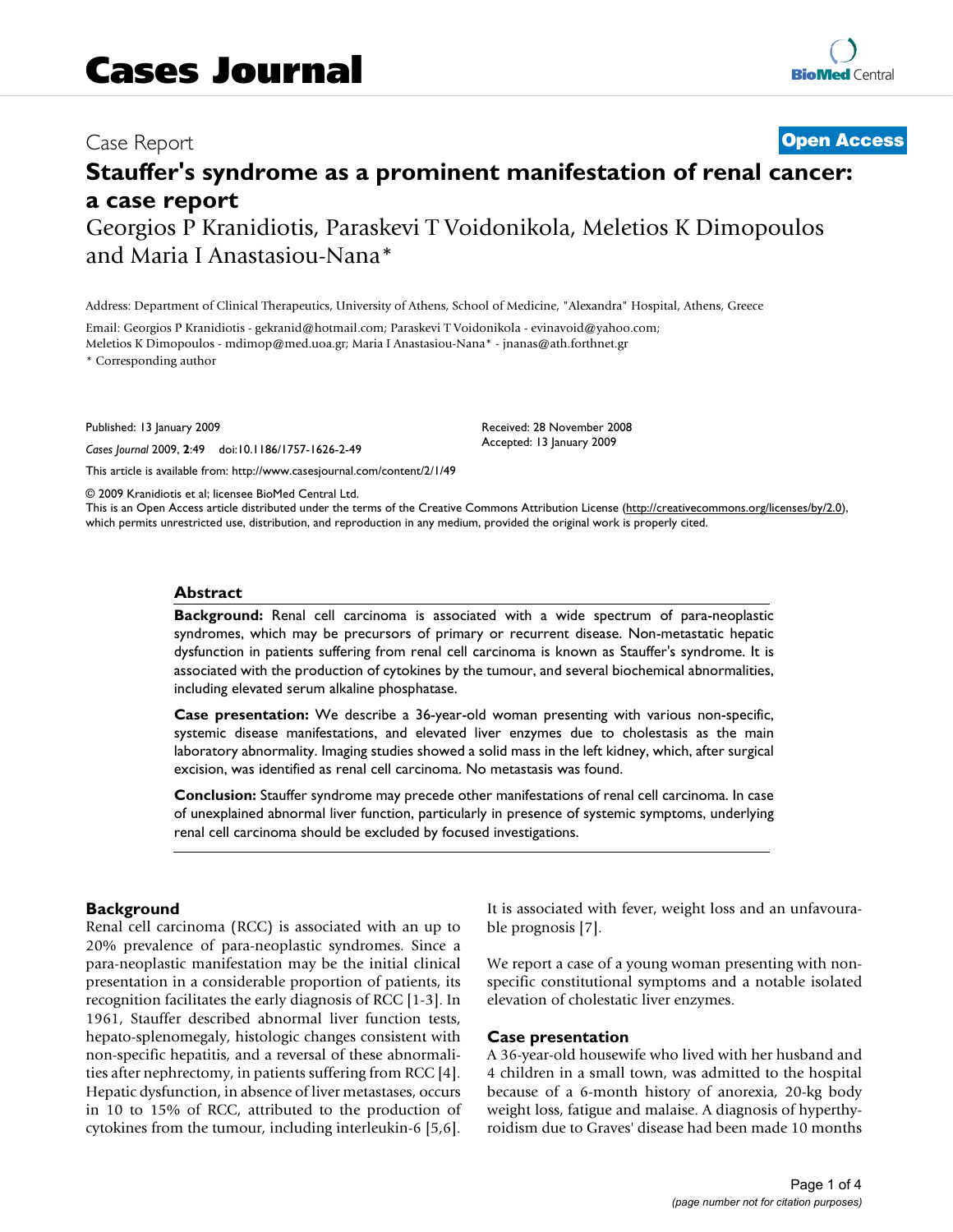earlier, on the basis of consistent clinical manifestations, elevated thyroid hormones, suppressed concentrations of TSH and positive thyroid peroxidase antibodies, and the patient had since been treated with methimazole. She had a history of idiopathic epilepsy treated with phenytoin since the age of 19 years. She was also treated with pantoprazole for dyspepsia and ferrous sulfate for iron deficiency anemia attributed to menstruations. There was no family history of autoimmune disease or cancer. None of her close contacts had been ill. She had smoked 20 cigarettes daily for 15 years, and did not consume alcohol or use illegal drugs. She had not travelled abroad recently.

On physical examination, the patient appeared chronically ill, weighed 38 kg, was 160 cm tall, with a body mass index of 14.8. Her temperature was 37.8°C, blood pressure 100/60 mmHg, and heart rate 100 bpm. The thyroid gland was diffusely enlarged, without palpable nodules, and was non-tender. The remainder of the examination was normal.

The most prominent laboratory abnormality was elevated serum liver enzymes, consistent with cholestasis, including alkaline phosphatase at 396 U/l (normal < 129 U/l) and γ-glutamyltransferase at 654 U/l (normal < 61 U/l). Serum bilirubin and aminotransferases were normal. Hemoglobin was 11.0 g/dl, white cell 8,500/mm3, with a normal differential count, platelets 438,000/mm3, mean corpuscular volume 79  $\mu$ m<sup>3</sup>, erythrocyte sedimentation rate 125 mm/h, C-reactive protein, 25 mg/dl (normal < 0.5 mg/dl); serum ferritin 363 ng/ml, total serum protein 8.1 g/dl, and albumin 3 g/dl. A polyclonal gammopathy was observed on serum protein electrophoresis. The serum TSH concentration was  $< 0.004 \mu U/ml$ , while the serum free thyroxine and triiodothyronine concentrations were within the normal range. Immunologic investigations revealed the absence of rheumatoid factor and antinuclear, antineutrophil cytoplasmic and antimitochondrial antibodies. The urinalysis showed no hematuria or pyuria, blood and urine cultures were sterile, cytologic examination of the urine showed no malignant cells and the tuberculin skin test was negative.

On ultrasound of the abdomen a 7.8-cm in diameter solid mass was present in the mid portion of the left kidney. No other organ abnormality was observed. An abdominal computed tomography (CT) scan (figure 1), obtained after oral and intravenous administration of contrast material, confirmed the results of ultrasonography, revealing a highly heterogenous renal mass, which contained multiple necrotic areas and zones of solid enhancement. The left renal vein and contralateral kidney were normal. There was no abdominal lymphadenopathy or liver metastasis. Distant metastases were absent on chest CT and radionuclide bone scans.



**Figure 1 Presence of a left renal mass on abdominal computed tomography scan**.

After the left kidney was surgically excised, a  $6.8 \times 6.5 \times$ 5.7 cm tumour was found within the central parenchyma, which, on gross examination, dislodged but did not invade the renal pelvis and calyces. A Fuhrman nuclear grade 3 [8] clear-cell, renal-cell carcinoma was present on histological examination, invading the pelvi-caliceal system, (though leaving intact the overlying urothelium), the renal capsule and the perirenal fat. The surgical margins were free of tumour. The patient made an uneventful postoperative recovery.

At 1 year of follow-up, the patient is afebrile and has regained weight. Her appetite has returned and she feels well. The serum concentrations of cholestatic liver enzymes have returned to normal.

# **Discussion**

The differential diagnosis of this prolonged illness, characterized by systemic symptoms and a rapid and profound involuntary weight loss, was wide. In this young patient, diabetes mellitus, hyperthyroidism, psychiatric disturbances, infection (particularly with HIV) and drug abuse were the most likely disease entities. Her anorexia argued against diabetes, hyperthyroidism and malabsorption syndromes. The presence of fever and malaise suggested the presence of an infectious, neoplastic or inflammatory disease. The latter was further suggested by thrombocytosis, markedly accelerated erythrocyte sedimentation rate, elevated C-reactive protein and ferritin, and polyclonal hyperglobulinemia. The normal concentrations of free thyroxine and triiodothyronine confirmed that hyperthyroidism was being successfully controlled. While TSH was nearly undetectable, the production of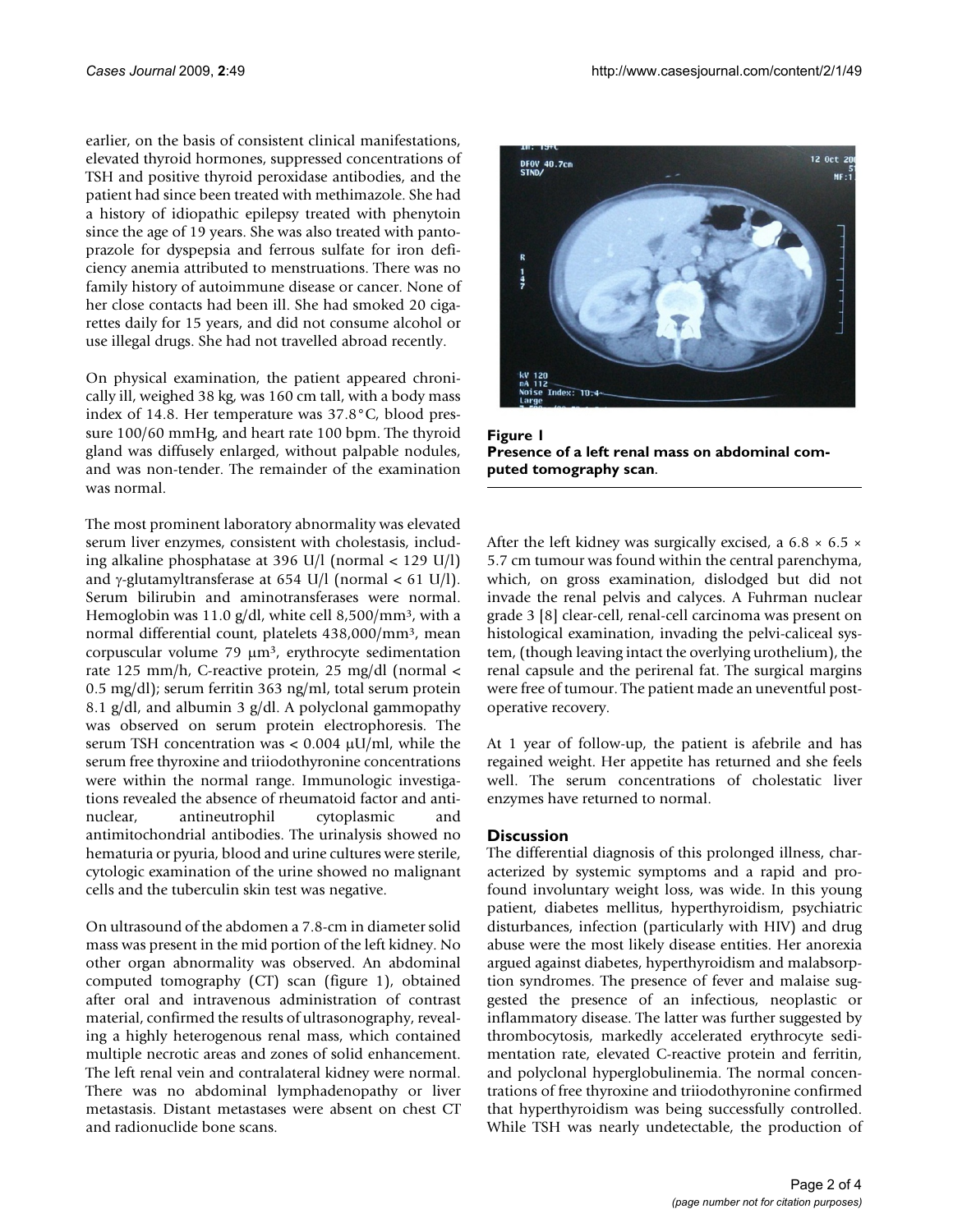TSH often remains suppressed for several months after onset of therapy, thus is not a sensitive indicator of response to treatment.

The markedly elevated alkaline phosphatase and γglutamyltransferase in absence of hypertransaminasemia, was the main laboratory abnormality. This biochemical pattern was consistent with intra- or extrahepatic cholestasis, though the serum bilirubin concentration was normal. We were concerned that our patient might have developed phenytoin hepatotoxicity. Asymptomatic elevation of cholestatic enzymes has been observed in a sizable proportion of patients treated with phenytoin on the long term. However, liver injury caused by phenytoin is manifest as an elevation of both alkaline phosphatase and alanine aminotransferases concentrations [9]. Thyrotoxicosis, another cause of elevated liver enzymes, was excluded by the normal hormonal measurements. Finally, primary sclerosing cholangitis and primary biliary cirrhosis were highly unlikely diagnoses in view of the negative immunologic investigations.

Most surprisingly, upper abdomen ultrasonography performed in search of intrahepatic or extrahepatic bile duct dilatation revealed the existence of a renal tumour and no abnormality of the liver and biliary tree. Anicteric, intrahepatic cholestasis is the main form of Stauffer's syndrome, while jaundice is uncommon [10,11]. As it may be the only manifestation of an otherwise occult RCC, its detection should prompt appropriate diagnostic efforts to enable an early diagnosis [12]. The postoperative course can also be predicted by monitoring of the liver function tests. Since nephrectomy normalizes the liver enzymes, their recurrent elevation is a sign of relapsing local or metastatic disease [13].

RCC is characterized by varied and sometimes obscure manifestations and therefore constitutes a paradigm of latent disease [14]. Because of the multiple initial signs and symptoms, most of which are systemic and non-specific, it has become known as the "internist's tumour". The classical triad of hematuria, abdominal pain and palpable flank or abdominal mass occurs in < 10% of patients [15]. Our patient had none of these manifestations, not even microscopic haematuria. This case illustrates the importance of being familiar with Stauffer's syndrome, with a view to make an early diagnosis and offer an operative cure of RCC.

# **Conclusion**

In all cases of unexplained liver abnormalities, particularly when combined with systemic disease manifestations, non-metastatic hepatic dysfunction caused by RCC (Stauffer's syndrome) should be suspected and appropriate imaging studies performed, to make an early diagnosis and increase the likelihood of operative success. Clinicians should be aware of RCC's propensity to present as a broad spectrum of non-renal, instead of typical, manifestations.

# **Abbreviations**

RCC: Renal cell carcinoma; CT: Computed tomographic scan.

# **Competing interests**

The authors declare that they have no competing interests.

# **Authors' contributions**

The contribution of each author in the submitted manuscript is as follows:

GPK: Interpretation of data, drafting of the manuscript. PTV: Analysis and interpretation of data. MKD: Final approval of the manuscript. MIAN: Interpretation of data, critically revising the manuscript for important intellectual content.

# **Consent**

Written informed consent was obtained from the patient for publication of this case report and accompanying images. A copy of the written consent is available for review by the Editor-in-Chief of this journal.

#### **References**

- 1. Laski ME, Vugrin D: **[Paraneoplastic syndromes in hyperneph](http://www.ncbi.nlm.nih.gov/entrez/query.fcgi?cmd=Retrieve&db=PubMed&dopt=Abstract&list_uids=3306861)[roma.](http://www.ncbi.nlm.nih.gov/entrez/query.fcgi?cmd=Retrieve&db=PubMed&dopt=Abstract&list_uids=3306861)** *Semin Nephrol* 1987, **7:**123-130.
- 2. Gold PJ, Fefer A, Thompson JA: **[Paraneoplastic manifestations of](http://www.ncbi.nlm.nih.gov/entrez/query.fcgi?cmd=Retrieve&db=PubMed&dopt=Abstract&list_uids=8946620) [renal cell carcinoma.](http://www.ncbi.nlm.nih.gov/entrez/query.fcgi?cmd=Retrieve&db=PubMed&dopt=Abstract&list_uids=8946620)** *Semin Urol Oncol* 1996, **14:**216-222.
- 3. Bedke J, Buse S, Kurosch M, Haferkamp A, Jäger D, Hohenfellner M: **[Paraneoplastic syndrome in renal cell carcinoma\].](http://www.ncbi.nlm.nih.gov/entrez/query.fcgi?cmd=Retrieve&db=PubMed&dopt=Abstract&list_uids=17186189)** *Urologe A* 2007, **46:**45-48.
- 4. Stauffer MH: **Nephrogenic hepatosplenomegaly.** *Gastroenterology* 1961, **40:**694.
- 5. Boxer RJ, Waisman J, Lieber MM, Mampaso FM, Skinner DG: [Non](http://www.ncbi.nlm.nih.gov/entrez/query.fcgi?cmd=Retrieve&db=PubMed&dopt=Abstract&list_uids=650745)**[metastatic hepatic dysfunction associated with renal carci](http://www.ncbi.nlm.nih.gov/entrez/query.fcgi?cmd=Retrieve&db=PubMed&dopt=Abstract&list_uids=650745)[noma.](http://www.ncbi.nlm.nih.gov/entrez/query.fcgi?cmd=Retrieve&db=PubMed&dopt=Abstract&list_uids=650745)** *J Urol* 1978, **119:**468-471.
- 6. Blay JY, Rossi JF, Wijdenes J, Menetrier-Caux C, Schemann S, Négrier S, Philip T, Favrot M: **[Role of interleukin-6 in the paraneoplastic](http://www.ncbi.nlm.nih.gov/entrez/query.fcgi?cmd=Retrieve&db=PubMed&dopt=Abstract&list_uids=9247285) [inflammatory syndrome associated with renal-cell carci](http://www.ncbi.nlm.nih.gov/entrez/query.fcgi?cmd=Retrieve&db=PubMed&dopt=Abstract&list_uids=9247285)[noma.](http://www.ncbi.nlm.nih.gov/entrez/query.fcgi?cmd=Retrieve&db=PubMed&dopt=Abstract&list_uids=9247285)** *Int J Cancer* 1997, **72:**424-430.
- 7. Malnick S, Melzer E, Sokolowski N, Basevitz A: **[The involvement of](http://www.ncbi.nlm.nih.gov/entrez/query.fcgi?cmd=Retrieve&db=PubMed&dopt=Abstract&list_uids=18097294) [the liver in systemic diseases.](http://www.ncbi.nlm.nih.gov/entrez/query.fcgi?cmd=Retrieve&db=PubMed&dopt=Abstract&list_uids=18097294)** *J Clin Gastroenterol* 2008, **42:**69-80.
- 8. Fuhrman SA, Lasky LC, Limas C: **[Prognostic significance of mor](http://www.ncbi.nlm.nih.gov/entrez/query.fcgi?cmd=Retrieve&db=PubMed&dopt=Abstract&list_uids=7180965)[phologic parameters in renal cell carcinoma.](http://www.ncbi.nlm.nih.gov/entrez/query.fcgi?cmd=Retrieve&db=PubMed&dopt=Abstract&list_uids=7180965)** *Am J Surg Pathol* 1982, **6:**655-63.
- 9. Navarro VJ, Senior JR: **[Drug-related hepatotoxicity.](http://www.ncbi.nlm.nih.gov/entrez/query.fcgi?cmd=Retrieve&db=PubMed&dopt=Abstract&list_uids=16481640)** *N Engl J Med* 2006, **354:**731-739.
- 10. Dourakis SP, Sinani C, Deutsch M, Dimitriadou E, Hadziyannis SJ: **[Cholestatic jaundice as a paraneoplastic manifestation of](http://www.ncbi.nlm.nih.gov/entrez/query.fcgi?cmd=Retrieve&db=PubMed&dopt=Abstract&list_uids=9096437) [renal cell carcinoma.](http://www.ncbi.nlm.nih.gov/entrez/query.fcgi?cmd=Retrieve&db=PubMed&dopt=Abstract&list_uids=9096437)** *Eur J Gastroenterol Hepatol* 1997, **9:**311-314.
- 11. Giannakos G, Papanicolaou X, Trafalis D, Michaelidis I, Margaritis G, Christofilakis C: **[Stauffer's syndrome variant associated with](http://www.ncbi.nlm.nih.gov/entrez/query.fcgi?cmd=Retrieve&db=PubMed&dopt=Abstract&list_uids=16174051) [renal cell carcinoma.](http://www.ncbi.nlm.nih.gov/entrez/query.fcgi?cmd=Retrieve&db=PubMed&dopt=Abstract&list_uids=16174051)** *Int J Urol* 2005, **12:**757-9.
- 12. Jacobi GH, Philipp T: **[Stauffer's syndrome-diagnostic help in](http://www.ncbi.nlm.nih.gov/entrez/query.fcgi?cmd=Retrieve&db=PubMed&dopt=Abstract&list_uids=1183098) [hypernephroma.](http://www.ncbi.nlm.nih.gov/entrez/query.fcgi?cmd=Retrieve&db=PubMed&dopt=Abstract&list_uids=1183098)** *Clin Nephrol* 1975, **4:**113-115.
- 13. Chuang YC, Lin AT, Chen KK, Chang YH, Chen MT, Chang LS: **[Para](http://www.ncbi.nlm.nih.gov/entrez/query.fcgi?cmd=Retrieve&db=PubMed&dopt=Abstract&list_uids=9334578)[neoplastic elevation of serum alkaline phosphatase in renal](http://www.ncbi.nlm.nih.gov/entrez/query.fcgi?cmd=Retrieve&db=PubMed&dopt=Abstract&list_uids=9334578) [cell carcinoma: incidence and implication on prognosis.](http://www.ncbi.nlm.nih.gov/entrez/query.fcgi?cmd=Retrieve&db=PubMed&dopt=Abstract&list_uids=9334578)** *J Urol* 1997, **158:**1684-1687.